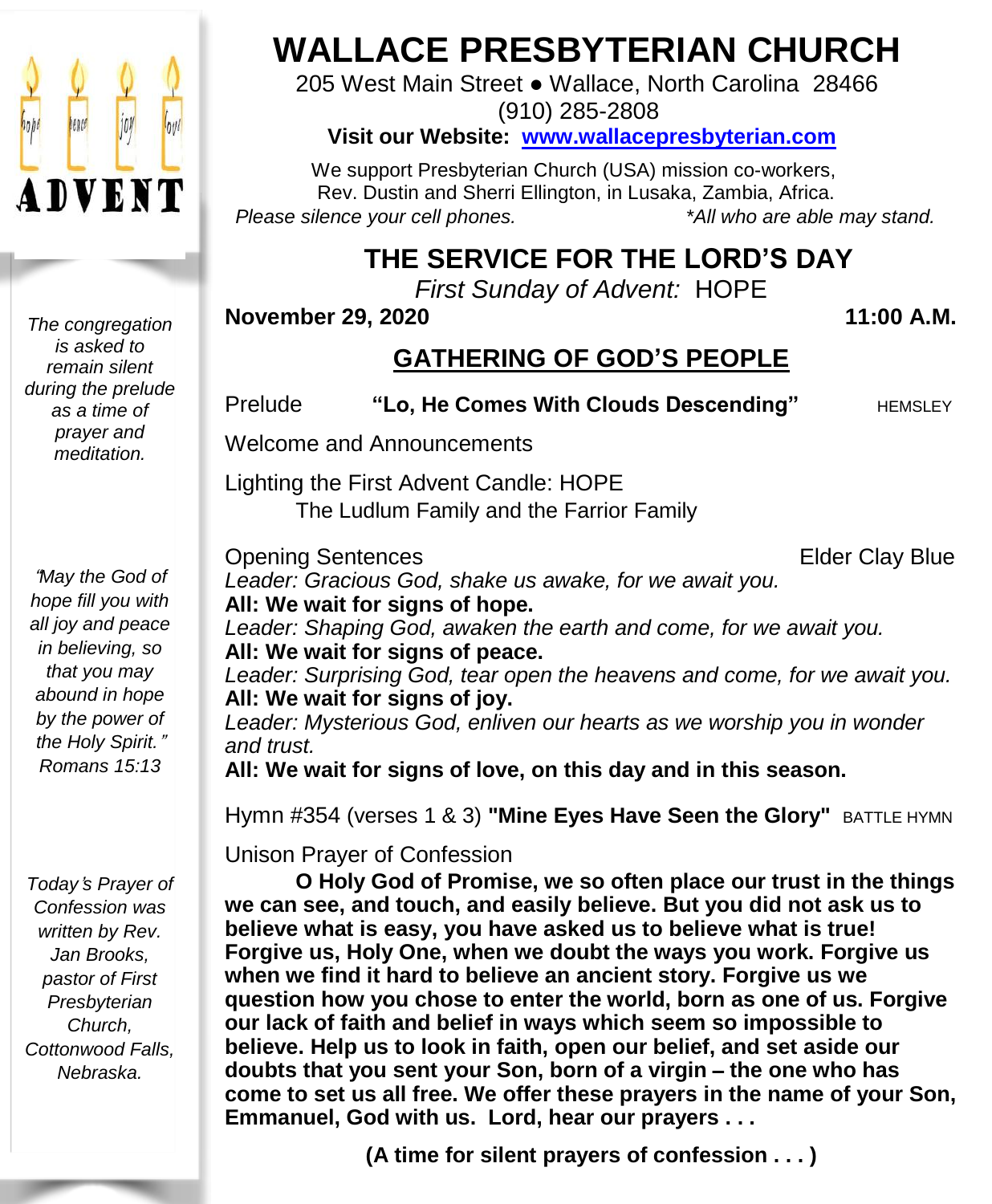"*Faith has to do with things that are not seen and hope with things that are not at hand.*" *Thomas Aquinas,* 13th century A. *Catholic* priest a *theologian*

| ЭS,<br>.D.<br>and | All: The God who promised never to leave us or forsake us has come to<br>us in Jesus Christ who binds up the brokenhearted, heals all our<br>infirmities, and relieves our burden of sin. Thanks be to God! |  |  |  |
|-------------------|-------------------------------------------------------------------------------------------------------------------------------------------------------------------------------------------------------------|--|--|--|
|                   | Gloria Patri<br><b>Glory Be to the Father</b>                                                                                                                                                               |  |  |  |
|                   | Glory be to the Father, and to the Son, and                                                                                                                                                                 |  |  |  |
|                   | to the Holy Ghost; as it was in the beginning,                                                                                                                                                              |  |  |  |
|                   | is now, and ever shall be, world without end. Amen, amen.                                                                                                                                                   |  |  |  |
|                   | <b>PROCLAIMING GOD'S WORD</b>                                                                                                                                                                               |  |  |  |
|                   | Children's Sermon                                                                                                                                                                                           |  |  |  |
|                   | <b>Advent Prayer for Illumination</b><br>Speak to us, Lord. Speak to us in the waiting, the watching, the<br>hoping, the longing, the sorrow, the sighing, the rejoicing. Speak to us                       |  |  |  |

*Leader: Hear the good news of the psalmist*'*s proclamation: If I say,* "*Surely the darkness will overwhelm me, and the light around me will be night,*" *even*

*the darkness is not dark to God, and the night is as bright as the day.*

**hoping, the longing, the sorrow, the sighing, the rejoicing. Speak to us by your Word in these Advent days, and walk with us until the day of your coming. Amen.**

| "For in hope we<br>were saved. Now<br>hope that is seen is<br>not hope. For who | Epistle Lesson | 1 Corinthians 1:3-9 | <b>Elder Clay Blue</b> |
|---------------------------------------------------------------------------------|----------------|---------------------|------------------------|
| hopes for what is<br>seen? But if we<br>hope for what we                        | Gospel Lesson  | Mark 13:24-37       |                        |
| do not see, we wait<br>for it with patience."<br>Romans 8:24-25                 | Sermon         | "Hurry Up and Wait" | Dr. Philip K. Gladden  |

A Time for Silent Reflection

Responsive Assurance of Pardon



Pastoral Prayer with the Lord's Prayer

**Our Father who art in heaven, hallowed be Thy name. Thy kingdom come, Thy will be done, on earth as it is in heaven. Give us this day our daily bread; and forgive us our debts, as we forgive our debtors; and lead us not into temptation, but deliver us from evil. For Thine is the kingdom and the power and the glory, forever. Amen.**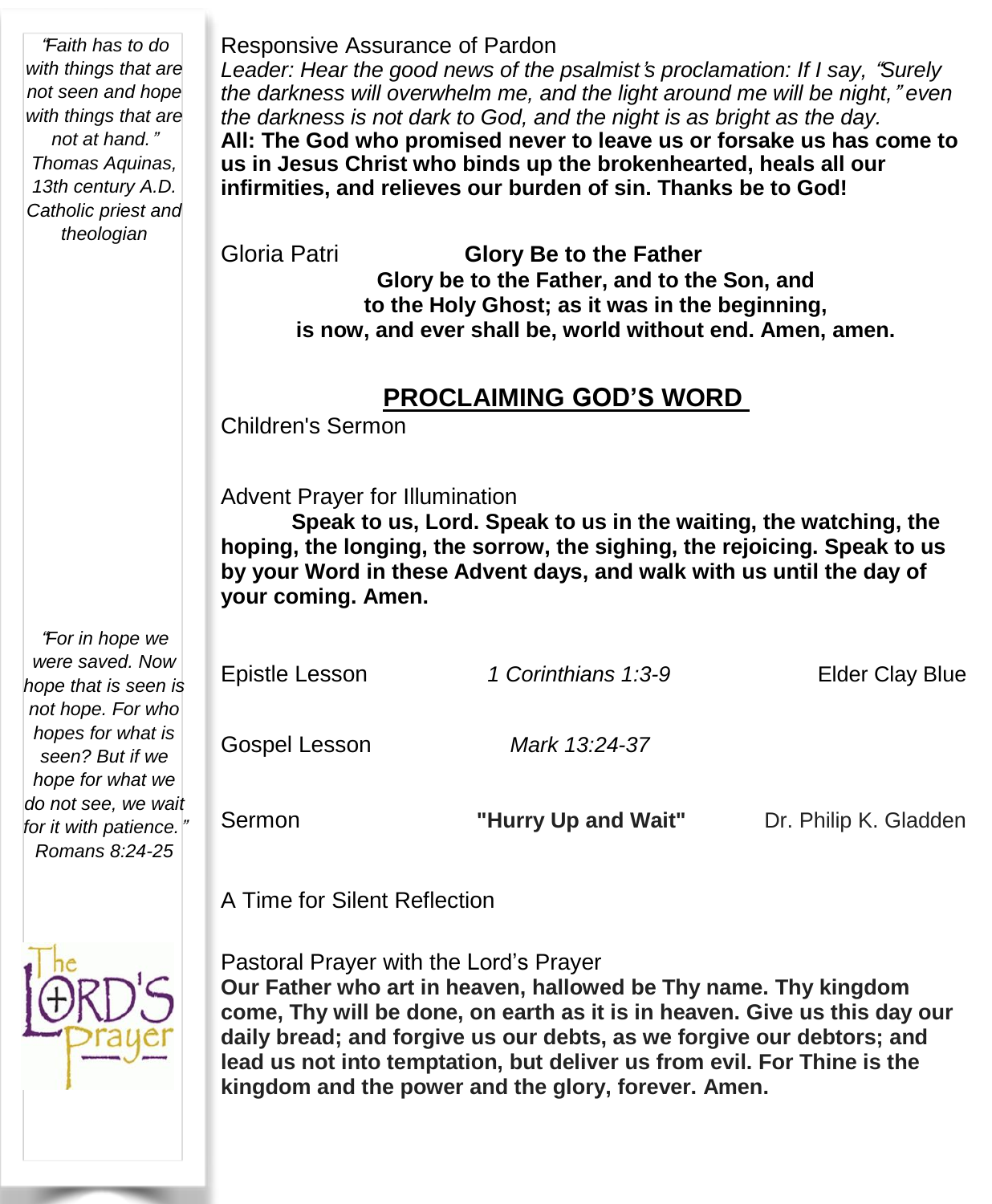## **GIVING THANKS TO GOD**

#### Presentation of Tithes and Offerings

"*Hope means expectancy when things are otherwise hopeless.*" *G.K. Chesterton (1874-1936), English writer and lay theologian*

#### Offertory **"Let All Mortal Flesh Keep Silence"** *setting by* John Purifoy

*Let all mortal flesh keep silence, and with fear and trembling stand; Ponder nothing earthly-minded, for with blessing in His hand, Christ our God to earth descendeth, our full homage to demand. King of kings, yet born of Mary, as of old on earth He stood, Lord of lords, in human vesture, in the body and the blood; He will give to all the faithful His own self for heav'nly food. At His feet the six-winged seraph, cherubim with sleepless eye, Veil their faces to the presence, as with ceaseless voice they cry: "Alleluia, Alleluia, Alleluia, Lord Most High!"*

#### *Doxology and Prayer of Dedication*

*Praise God from whom all blessings flow; Praise Him all creatures here below; Praise Him above ye heavenly host; Praise Father, Son, and Holy Ghost. Amen.*

The Affirmation of Faith: The Apostles' Creed **I believe in God the Father Almighty, Maker of heaven and earth. And in Jesus Christ his only Son our Lord; who was conceived by the Holy Ghost, born of the Virgin Mary, suffered under Pontius Pilate, was crucified, dead, and buried; he descended into hell; the third day he rose again from the dead; he ascended into heaven, and sitteth on the right hand of God the Father Almighty; from thence he shall come to judge the quick and the dead. I believe in the Holy Ghost; the holy catholic Church; the communion of saints; the forgiveness of sins; the resurrection of the body; and the life everlasting. Amen.**

Hymn #352 (verses 1 & 3) MY LORD, WHAT A MORNING

**"My Lord! What a Morning"**

**Benediction** 

Postlude



"*God is the only one who can make the valley of trouble a door of hope.*" *Catherine Marshall LeSourd (1914 - 1983), American author of nonfiction, inspirational, and fiction works*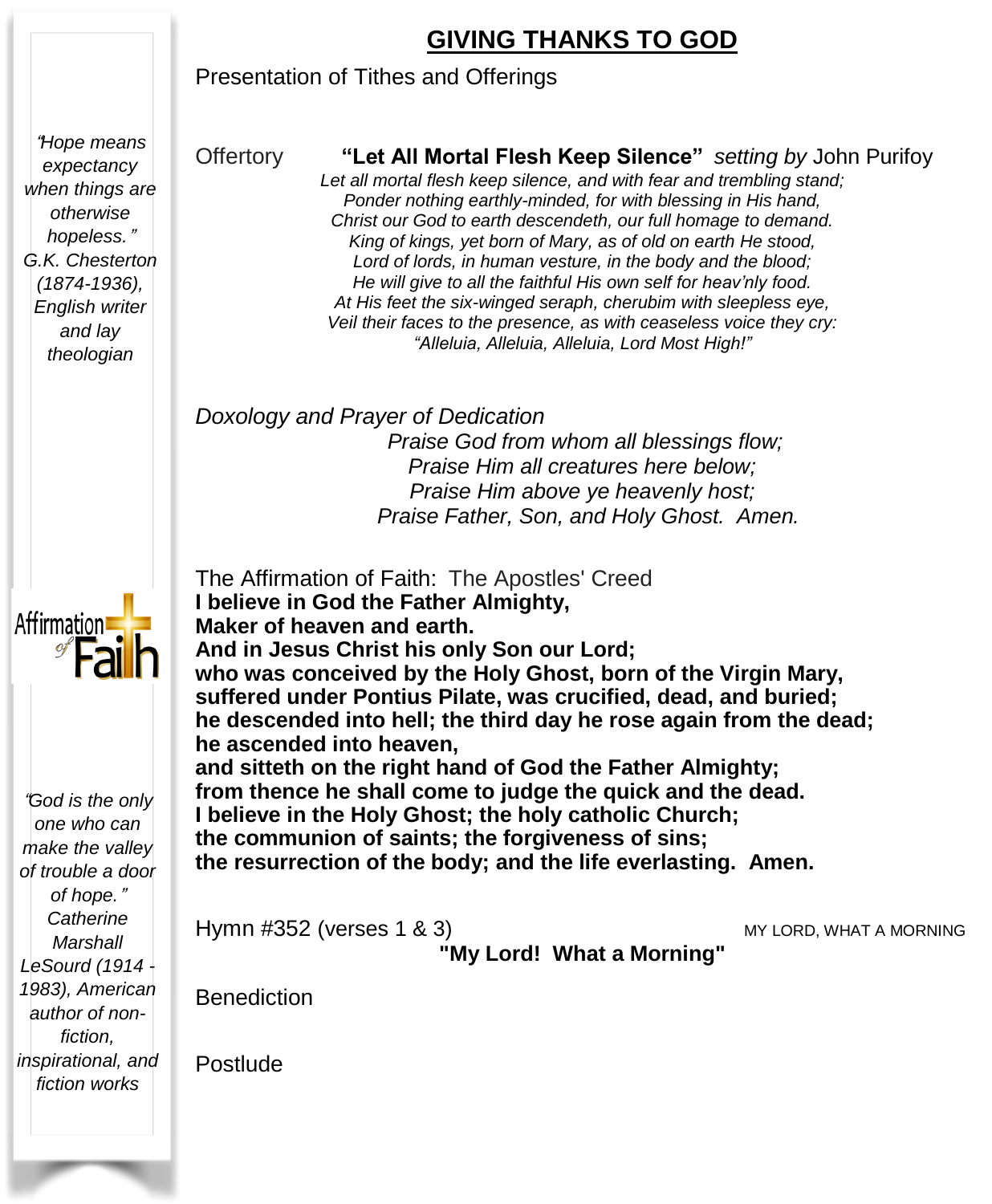## **WEEKLY CALENDAR**

Sunday, November 29 FIRST SUNDAY OF ADVENT

 10:00 am Zoom Sunday School Classes 11:00 am In Person and Live Stream Worship/5th Sunday Building **Offering** Monday, November 30 7:00-8:00 pm Bible Study via Zoom Wednesday, December 2 10:00-11:00 am Bible Study via Zoom

#### **NOTES AND ANNOUNCEMENTS**

**\* Today is the First Sunday of Advent** when we light the candle of HOPE. The Ludlum family will light the candle in the live stream broadcast and the Farrior family will light the candle in the sanctuary.



**\* Please join** the minister for a Bible study via Zoom (invitation/link to be emailed on Monday, November 30) on either Monday night, November 30, from 7:00 - 8:00 p.m. or Wednesday morning, December 2, from 10:00 - 11:00 a.m. We will enjoy good fellowship and talk about Mark 1:1-8. As we anticipate the second Advent of our Lord Jesus Christ, what difference does repentance for forgiveness of sins play in our everyday lives? Join us!

**\* Ruling Elder Jim Sills** will be the speaker at our first Advent worship service this week. This year the Advent services will be broadcast via our church website (**[www.wallacepresbyterian.com](http://www.wallacepresbyterian.com/)**), on YouTube, and our church Facebook page. You can access the service when you choose.

**\* We extend** our Christian love and sympathy to Gloria Wells and her family on the death of her father, Donald Buckner of Rose Hill, on Saturday, November 22.



 *The flowers in the sanctuary today are given to the glory of God and in loving memory of Harry "Toots" Carlton (1934 ~ 2003) and William "Bill" Saunders (1943 ~ 2014)*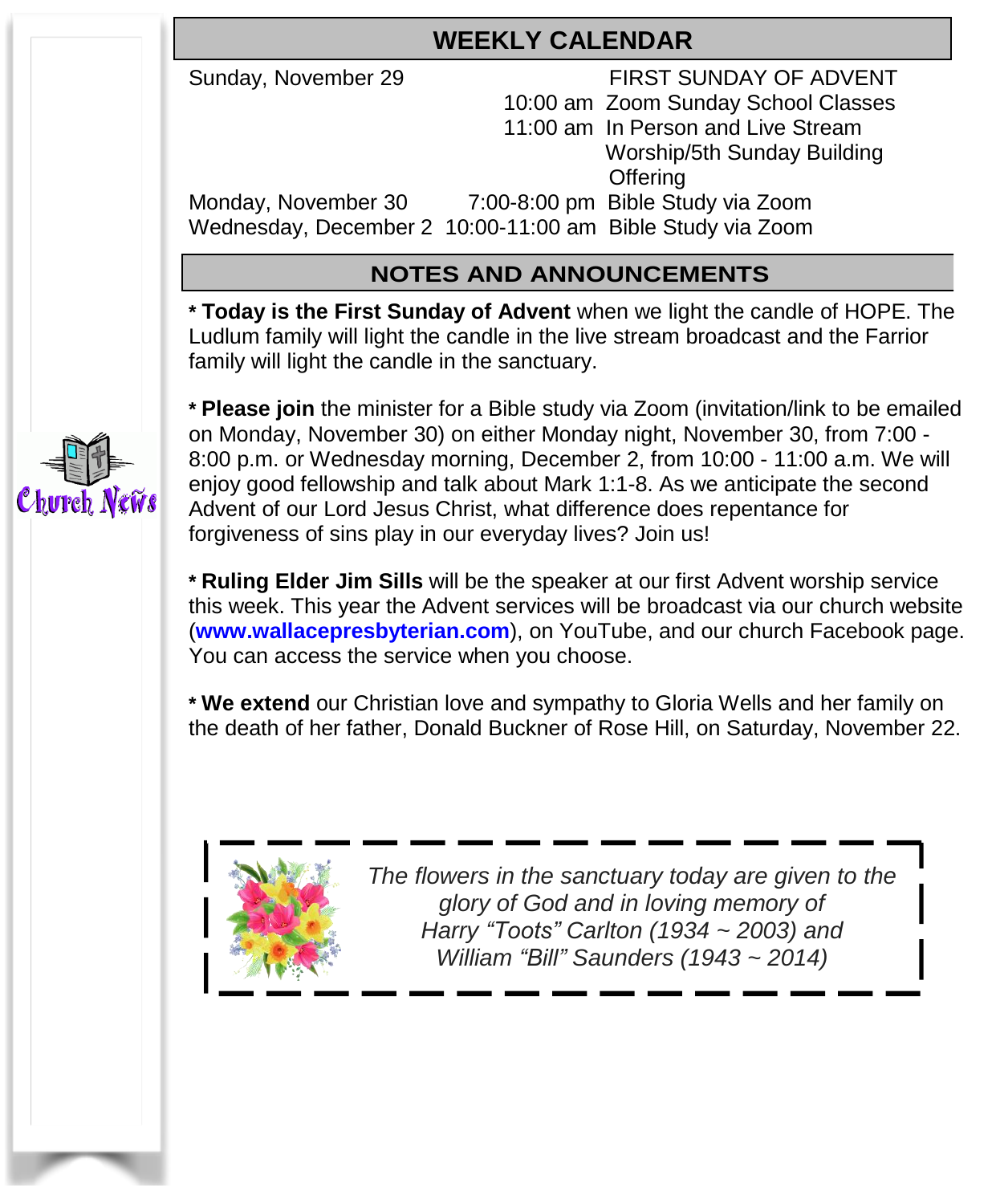

## **5 th Sunday Building Offering**

Today we receive our 5<sup>th</sup> Sunday Building Offering. This offering is used to maintain our church physical plant so we can provide mission and ministry programs for our congregation and community.

You can contribute by making a check payable to Wallace Presbyterian Church, marking it for "Building Offering," and putting it in the offering plate in worship, mailing it to the church at P.O. Box 717, Wallace, NC 28466, or dropping it in the mail slot in the front door of the church office building. You can also contribute online at our church website [www.wallacepresbyterian.com.](http://www.wallacepresbyterian.com/)



The purpose of the meeting is to hear a report from the 2020 Nominating Committee, elect three ruling elders to the session's Class of 2023, present the 2021 budget as information, and hold the annual meeting of the corporation.

The meeting will be held in person (for those who are worshiping in the sanctuary) and via Zoom teleconference (for those worshiping at home).

Check your email and U.S. mail during the week of November 30 - December 6 for more information and instructions about how to participate in the December 6 congregational meeting.